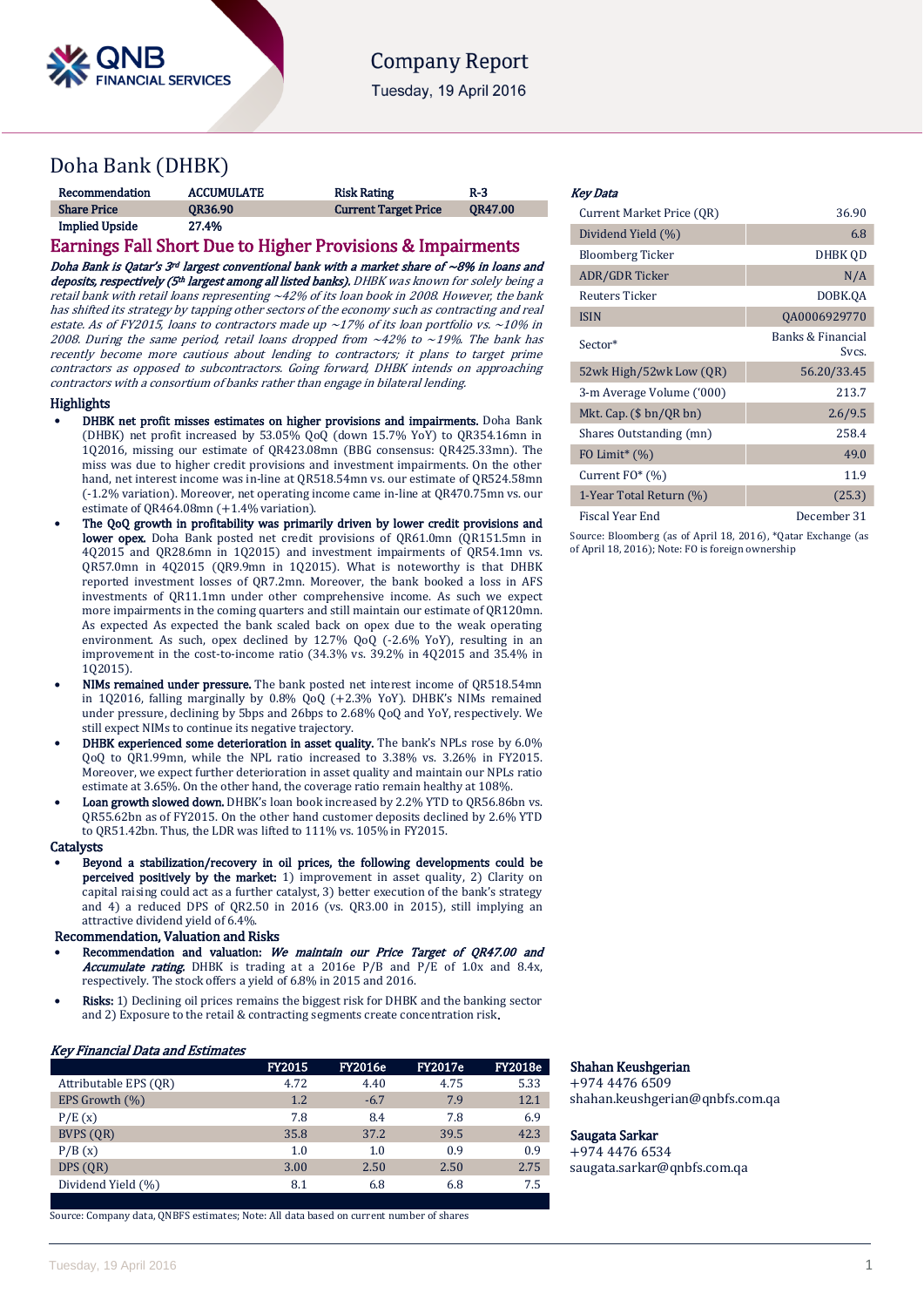# Detailed Financial Statements

| <b>Ratios</b>                          | FY2015 | <b>FY2016e</b> | <b>FY2017e</b> | <b>FY2018e</b> |
|----------------------------------------|--------|----------------|----------------|----------------|
| Profitability (%)                      |        |                |                |                |
| RoAE (Attributable)                    | 13.2   | 12.1           | 12.4           | 13.0           |
| RoAA (Attributable)                    | 1.7    | 1.6            | 1.6            | 1.6            |
| RoRWA (Attributable)                   | 1.6    | 1.4            | 1.4            | 1.4            |
| NIM (% of IEAs)                        | 2.81   | 2.66           | 2.56           | 2.52           |
| NIM (% of RWAs)                        | 2.76   | 2.55           | 2.50           | 2.46           |
| NIM (% of AAs)                         | 2.58   | 2.44           | 2.35           | 2.32           |
| Spread                                 | 2.3    | 2.2            | 2.2            | 2.2            |
| Efficiency (%)                         |        |                |                |                |
| Cost-to-Income (Headline)              | 36.7   | 35.3           | 34.7           | 34.1           |
| Cost-to-Income (Core)                  | 37.6   | 36.1           | 35.4           | 35.2           |
| Liquidity (%)                          |        |                |                |                |
| LDR                                    | 105.4  | 103.0          | 101.9          | 97.4           |
| Loans/Assets                           | 66.8   | 64.8           | 63.8           | 66.7           |
| Cash & Interbank Loans-to-Total Assets | 16.7   | 18.6           | 19.1           | 14.1           |
| <b>Deposits to Assets</b>              | 63.3   | 62.9           | 62.6           | 68.5           |
| Wholesale Funding to Loans             | 26.6   | 29.6           | 31.5           | 20.9           |
| <b>IEAs to IBLs</b>                    | 142.6  | 132.6          | 125.7          | 127.9          |
| Asset Quality (%)                      |        |                |                |                |
| <b>NPL Ratio</b>                       | 3.26   | 3.65           | 3.72           | 3.55           |
| NPLs to Shareholder's Equity           | 20.3   | 23.2           | 24.1           | 23.6           |
| NPLs to Tier 1 Capital                 | 24.7   | 24.9           | 25.7           | 25.3           |
| Coverage Ratio                         | 109.1  | 108.2          | 110.6          | 117.8          |
| <b>ALL/Average Loans</b>               | 3.8    | 4.1            | 4.3            | 4.4            |
| Cost of Risk                           | 0.54   | 0.60           | 0.64           | 0.61           |
| <b>Capitalization (%)</b>              |        |                |                |                |
| Tier 1 Ratio                           | 14.5   | 15.0           | 14.7           | 14.2           |
| <b>CAR</b>                             | 14.8   | 15.3           | 15.1           | 14.5           |
| Tier 1 Capital to Assets               | 13.9   | 14.3           | 13.7           | 13.6           |
| Tier 1 Capital to Loans                | 20.9   | 22.1           | 21.4           | 20.4           |
| Tier 1 Capital to Deposits             | 22.0   | 22.7           | 21.8           | 19.9           |
| Leverage (x)                           | 9.0    | 9.4            | 9.7            | 9.5            |
| Growth (%)                             |        |                |                |                |
| Net Interest Income                    | 5.5    | 3.7            | 5.1            | 6.0            |
| Net Operating Income                   | $-1.7$ | 3.7            | 5.4            | 6.7            |
| Net Income (Attributable)              | $1.2$  | $-6.7$         | 7.9            | 12.1           |
| Loans                                  | 14.5   | 5.6            | 7.8            | 9.9            |
| <b>Deposits</b>                        | 14.8   | 8.0            | 9.0            | 15.0           |

Source: Company data, QNBFS estimates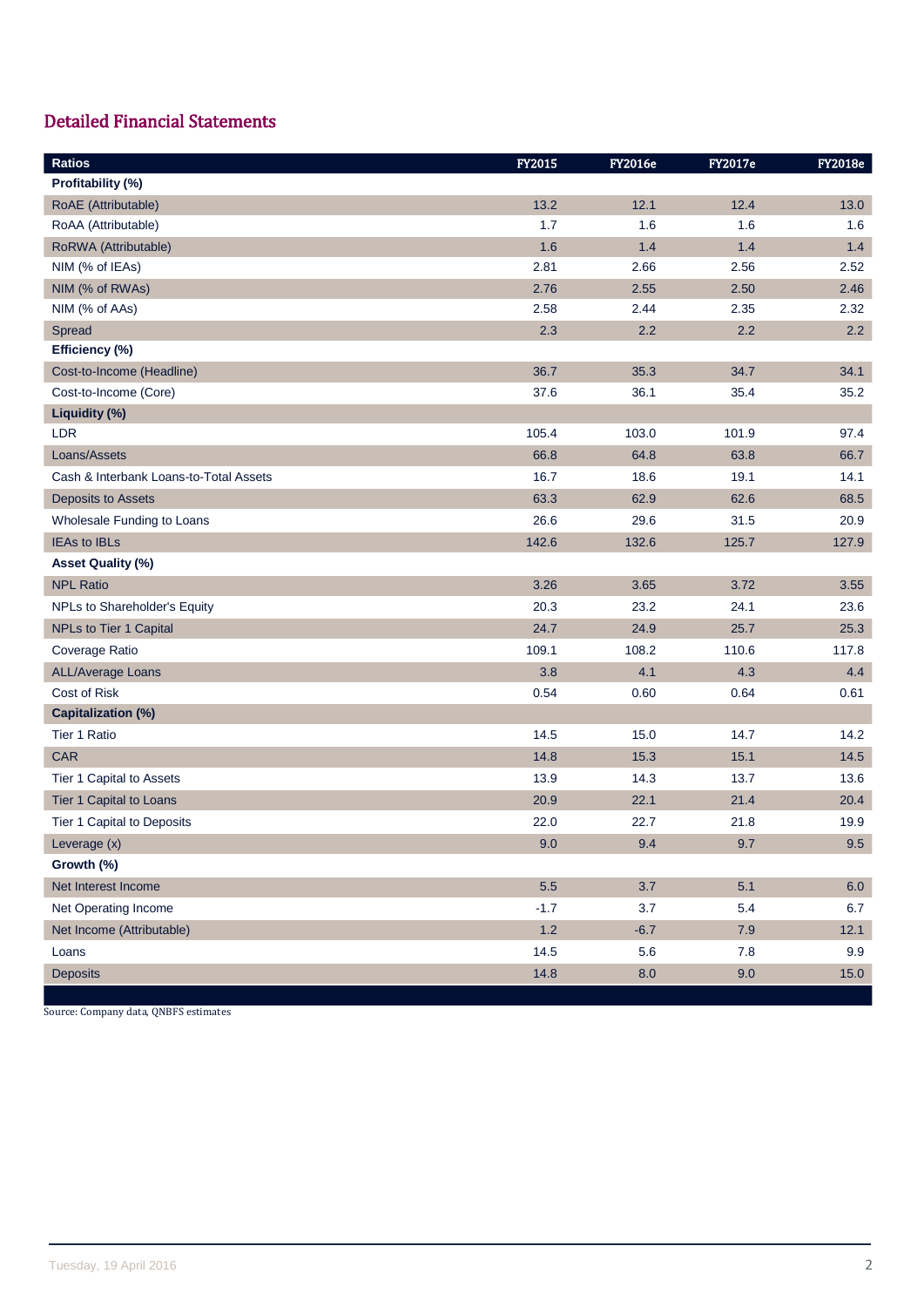| Income Statement (In QR mn)       | <b>FY2015</b> | <b>FY2016e</b> | <b>FY2017e</b> | <b>FY2018e</b> |
|-----------------------------------|---------------|----------------|----------------|----------------|
| <b>Net Interest Income</b>        | 2,048         | 2,124          | 2,232          | 2,366          |
| Fees & Commissions                | 497           | 516            | 547            | 602            |
| FX Income                         | 98            | 102            | 109            | 101            |
| Other Income                      | 170           | 174            | 185            | 210            |
| <b>Non-Interest Income</b>        | 764           | 793            | 841            | 913            |
| <b>Total Income</b>               | 2,812         | 2,917          | 3,073          | 3,279          |
| <b>Operating Expenses</b>         | (1,031)       | (1,029)        | (1,065)        | (1, 119)       |
| <b>Net Operating Income</b>       | 1,781         | 1,888          | 2,008          | 2,159          |
| Net Provisions & Impairments      | (403)         | (477)          | (505)          | (503)          |
| <b>Net Profit Before Tax</b>      | 1,378         | 1,411          | 1,503          | 1,657          |
| Tax                               | (5)           | (5)            | (5)            | (5)            |
| Net Profit (Headline/Reported)    | 1,374         | 1,407          | 1,498          | 1,651          |
| Interest on Tier-1 Note           | (120)         | (240)          | (240)          | (240)          |
| Social & Sports Contribution Fund | (34)          | (29)           | (31)           | (35)           |
| <b>Attributable Net Profit</b>    | 1,219         | 1,138          | 1,227          | 1,376          |
|                                   |               |                |                |                |

Source: Company data, QNBFS estimates

| Balance Sheet (In QR mn)                 | <b>FY2015</b> | <b>FY2016e</b> | <b>FY2017e</b> | <b>FY2018e</b> |
|------------------------------------------|---------------|----------------|----------------|----------------|
| <b>Assets</b>                            |               |                |                |                |
| Cash & Balances with Central Bank        | 3,563         | 3,989          | 4,348          | 4,286          |
| <b>Interbank Loans</b>                   | 10,385        | 12,918         | 14,560         | 10,438         |
| Net Investments                          | 12,198        | 13,418         | 15,311         | 18,224         |
| Net Loans                                | 55,615        | 58,717         | 63,305         | 69,586         |
| <b>Other Assets</b>                      | 757           | 831            | 864            | 1,019          |
| Net PP&E                                 | 786           | 789            | 809            | 799            |
| <b>Total Assets</b>                      | 83,304        | 90,662         | 99,197         | 104,352        |
| Liabilities                              |               |                |                |                |
| <b>Interbank Deposits</b>                | 8,776         | 11,324         | 13,013         | 6,917          |
| <b>Customer Deposits</b>                 | 52,767        | 56,988         | 62,117         | 71,434         |
| Term Loans                               | 6,040         | 6,040          | 6,946          | 7,641          |
| Other Liabilities                        | 2,464         | 2,690          | 2,919          | 3,429          |
| Tier-1 Perpetual Note                    | 4,000         | 4,000          | 4,000          | 4,000          |
| <b>Total Liabilities</b>                 | 74,047        | 81,042         | 88,996         | 93,421         |
| <b>Total Shareholders' Equity</b>        | 9,257         | 9,620          | 10,201         | 10,931         |
| Total Liabilities & Shareholders' Equity | 83,304        | 90,662         | 99,197         | 104,352        |

Source: Company data, QNBFS estimates